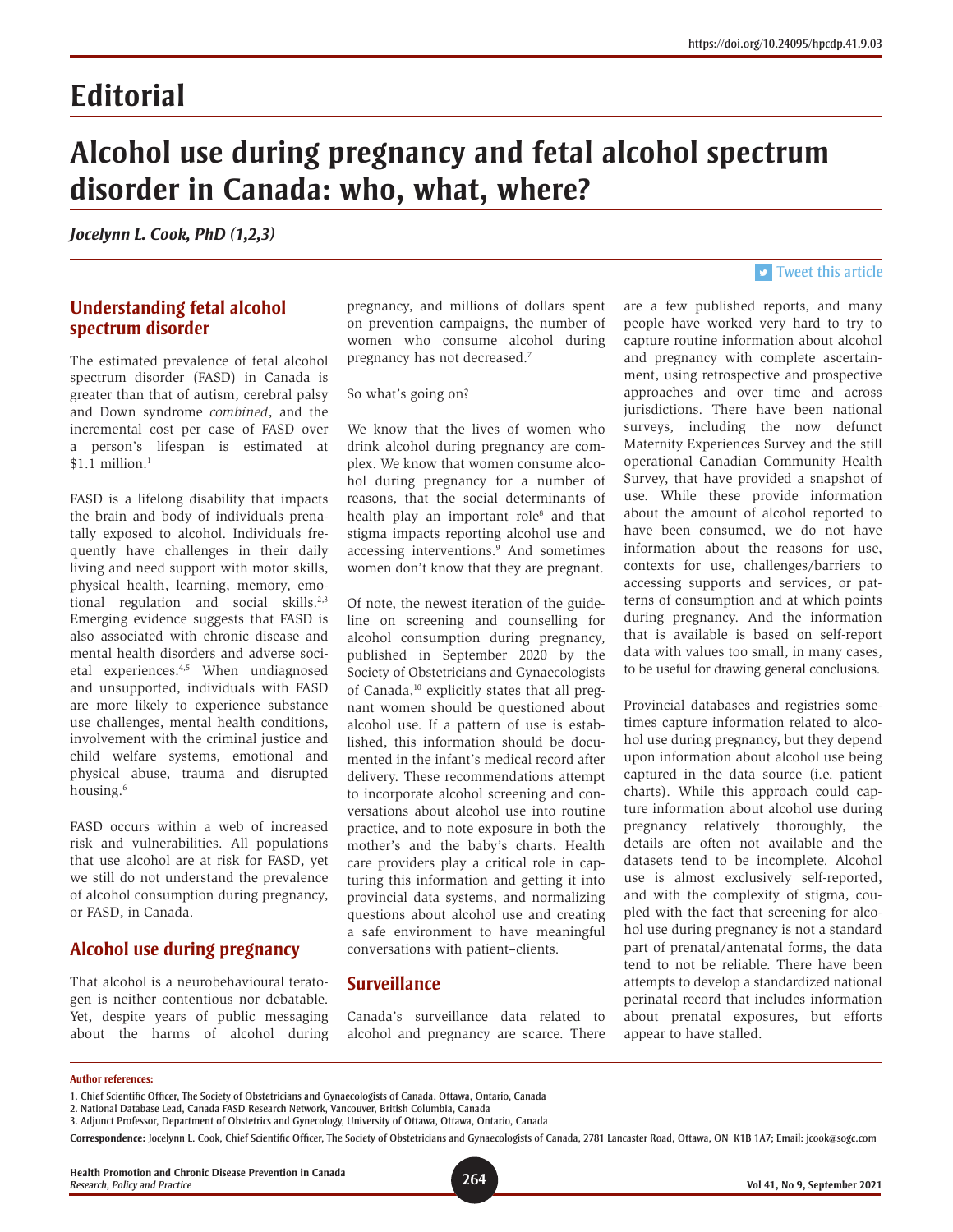Canada also has no set of indicators or systematic and routine data collection related to the prevalence of FASD. Again, the research community has done a lot of excellent work attempted to glean prevalence data from different studies in different populations in Canada. We have reports from rural communities,<sup>11</sup> urban schools,<sup>12</sup> child welfare systems<sup>13</sup> and justice systems.14 In 2019, the Canadian Health Survey on Children and Youth attempted to gather data about FASD.15 These studies depend on the results of an FASD diagnostic assessment, and Canada's access to diagnostic services falls very short of demand.<sup>16</sup> This is a critical gap: without early identification of prenatal alcohol exposure captured by our data systems, we lose the opportunity for early monitoring and anticipatory guidance for supports and services. And the opportunity to maximize potential is tragically missed.

Capturing reliable information about amounts of alcohol and patterns of use/prenatal exposure in provincial data systems would go a long way toward understanding prevalence, demographic and regional trends as well as comorbidities. We would also be able to pinpoint time periods where alcohol consumption, as well as comorbidities, seem to change—the past year of the COVID-19 pandemic is a perfect example—in order to anticipate the need for changes in prevention and support programs. This type of data would also help us to better understand the effectiveness of prevention and harm reduction efforts in real time—or at least much faster than the years it takes to report on national surveys.

# **The National FASD Database**

The National FASD Database is another national project that has been implemented to capture thorough information about FASD, risk factors and outcomes. From 2010 to 2020, the Public Health Agency of Canada provided support for the development and implementation of the National FASD Database. NeuroDevNet/ Kids Brain Health contributed to the support from 2013 to 2019, and the Canada FASD Research Network is now the sole funder. The database was developed in an attempt to capture information about FASD and its prevalence across all Canada's diagnostic clinics.

Presently, we have over 3500 records, and have learned about the environments of individuals who were exposed to alcohol prenatally, their health and behaviours and the challenges to changing the way we think about preventing FASD and supporting women who use alcohol during pregnancy.

Despite limited diagnostic capacity in Canada, with the full participation of clinics across the country we can ascertain prevalence of FASD using a system such as the national database.

### **Summary and recommendation for funding and support**

Alcohol use during pregnancy, and FASD, is complex, and we need to understand the magnitude of the issue as well as the situations surrounding it. Provincial data systems are poised to capture information about alcohol use, including during pregnancy, as well as patterns and amounts consumed. Integrating these questions into the routine practice of health care providers is critical. Standardizing perinatal forms would also be a helpful contribution.

Canada has come a long way, and in many ways we are leaders in the field of FASD research. But our fragmented health system with jurisdictional differences in data collection and barriers to data sharing make it difficult to report nationally on the prevalence of alcohol use during pregnancy and FASD. Further developing the National FASD Database as part of the pan-Canadian surveillance infrastructure, with buy-in and participation from all jurisdictions, is an effective way to capture and report on accurate national data.

## **References**

- 1. Thanh NX, Jonsson E. Costs of fetal alcohol spectrum disorder in the Canadian criminal justice system. J Popul Ther Clin Pharmacol. 2015; 22(1):e125-31.
- 2. McLachlan K, Flannigan K, Temple V, Unsworth K, Cook JL. Difficulties in daily living experienced by adolescents, transition-aged youth, and adults with fetal alcohol spectrum disorder. Alcohol Clin Exp Res. 2020;44(8): 1609-24. [https://doi.org/10.1111/acer](https://doi.org/10.1111/acer.14385) [.14385](https://doi.org/10.1111/acer.14385)
- 3. Skorka K, McBryde C, Copley J, Meredith PJ, Reid N. Experiences of children with fetal alcohol spectrum disorder and their families: a critical review. Alcohol Clin Exp Res. 2020; 44(6):1175-88. [https://doi.org/10.1111](https://doi.org/10.1111/acer.14335) [/acer.14335](https://doi.org/10.1111/acer.14335)
- 4. Lebel CA, Gibbard WB, Tortorelli C, et al. Prenatal Exposure And Child brain and mental Health (PEACH) study: protocol for a cohort study of children and youth with prenatal alcohol exposure. BMJ Open. 2021; 11(5):e051660. [https://doi.org/10.1136](https://doi.org/10.1136/bmjopen-2021-051660) [/bmjopen-2021-051660](https://doi.org/10.1136/bmjopen-2021-051660)
- 5. Flannigan K, Kapasi A, Pei J, Murdoch I, Andrew G, Rasmussen C. Characterizing adverse childhood experiences among children and adolescents with prenatal alcohol exposure and fetal alcohol spectrum disorder. Child Abuse Negl. 2021;112:104888. [https://](https://doi.org/10.1016/j.chiabu.2020.104888) [doi.org/10.1016/j.chiabu.2020.104888](https://doi.org/10.1016/j.chiabu.2020.104888)
- 6. Popova S, Temple V, Dozet D, O'Hanlon G, Toews C, Rehm J. Health, social and legal outcomes of individuals with diagnosed or at risk for fetal alcohol spectrum disorder: Canadian example. Drug Alcohol Depend. 2021; 219:108487. [https://doi.org/10.1016/j](https://doi.org/10.1016/j.drugalcdep.2020.108487) [.drugalcdep.2020.108487](https://doi.org/10.1016/j.drugalcdep.2020.108487)
- 7. Burd L. Drinking at the end of pregnancy: why don't we see it? Pediatr Res. 2020;88(2):142. [https://doi.org](https://doi.org/10.1038/s41390-020-0846-1) [/10.1038/s41390-020-0846-1](https://doi.org/10.1038/s41390-020-0846-1)
- 8. Terplan M. Alcohol-exposed pregnancy outcomes explained by social determinants of health. BJOG. 2015;122(13): 1739. [https://doi.org/10.1111/1471](https://doi.org/10.1111/1471-0528.13216) [-0528.13216](https://doi.org/10.1111/1471-0528.13216)
- 9. Escañuela Sánchez T, Matvienko-Sikar K, Linehan L, O'Donoghue K, Byrne M, Meaney S. Facilitators and barriers to substance-free pregnancies in high-income countries: a meta-synthesis of qualitative research. Women Birth. 2021:S1871-5192(21)00076-7. [https://](https://doi.org/10.1016/j.wombi.2021.04.010) [doi.org/10.1016/j.wombi.2021.04.010](https://doi.org/10.1016/j.wombi.2021.04.010)
- 10. Graves L, Carson G, Poole N, et al. Guideline No. 405: Screening and counselling for alcohol consumption during pregnancy. J Obstet Gynaecol Can. 2020;42(9):1158-73.e1. [https://](https://doi.org/10.1016/j.jogc.2020.03.002) [doi.org/10.1016/j.jogc.2020.03.002](https://doi.org/10.1016/j.jogc.2020.03.002)